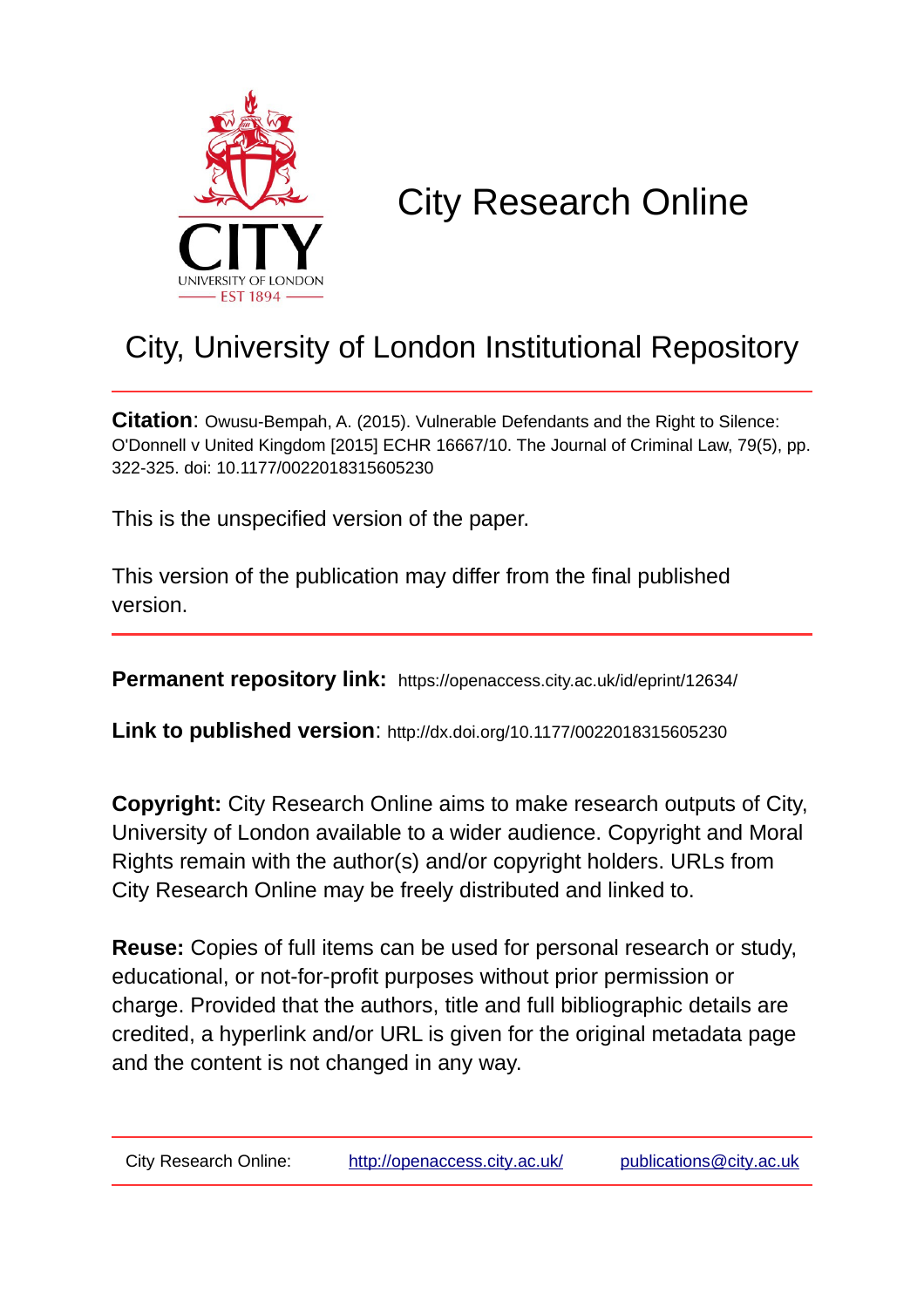#### **Vulnerable Defendants and the Right to Silence**

#### *O'Donnell v United Kingdom* [2015] ECHR 16667/10

Keywords: Right to silence; adverse inferences; vulnerable witnesses; effective participation; right to a fair trial

## **The facts**

The applicant, O'Donnell, was tried and convicted of murder in Northern Ireland. O'Donnell had an IQ of 62, placing him within the bottom one percent of the general population, and the understanding of spoken English equivalent to a six-year old. The prosecution case was that, in October 2004, following a day of drinking, O'Donnell and another man killed the deceased. There was evidence from witnesses that O'Donnell had been aggressive and threatening towards the deceased, and that he had asked the deceased to come out and fight with him after being refused admission to a public house. The police found two sets of clothes at O'Donnell's flat which were heavily stained with the blood of the deceased. One of the items of clothing had O'Donnell's name tag ironed on to it. A plastic bag was also found at the premises which contained a knife with the blood of the deceased on it.

At trial, the defence applied for a ruling that O'Donnell's mental condition made it undesirable for him to give evidence. The effect of a favourable ruling would have been that no adverse inference could be drawn from O'Donnell's silence under Article 4 of the Criminal Evidence (Northern Ireland) Order 1988. A *voir dire* was held at which the trial judge considered expert evidence from a clinical psychologist, who was of the opinion that O'Donnell "would be highly suggestible, he would have problems understanding questions, and would find it difficult to give coherent responses" (at [15]). Consideration was also given to the evidence of a consultant psychiatrist, who was of the opinion that O'Donnell "'should be capable of following proceedings and actively contributing to them' if account were taken of his need to have material simply phrased, and if he were allowed adequate consultation with others to ascertain his understanding…" (at 25]). The trial judge preferred this second expert opinion and refused the defence application, finding that the manner of questioning could be controlled to ensure no unfairness. O'Donnell elected not to testify and the jury was invited to draw an adverse inference from his silence.

O'Donnell's application for leave to appeal was dismissed by the Court of Appeal, as was his request that the Court certify questions of general public importance for the consideration of the Supreme Court. The case was then brought to the European Court of Human Rights. O'Donnell complained that his trial had been unfair, in contravention of Article 6 of the European Convention on Human Rights. In particular, it was argued that the trial judge's ruling as to the desirability of his giving evidence was improper and unfair, as he would have been unable to understand the significance of questions or provide a coherent account of what had happened. In addition, it was argued that the trial judge's direction to the jury in respect of adverse inferences had been flawed, as he had omitted to direct the jury that no inference should be drawn unless they considered that there was a case to answer.

**HELD, DISMISSING THE APPLICATION,** there had been no violation of Article 6. Taking all the circumstances of the case into account, including the weight of the circumstantial evidence against O'Donnell calling for an explanation, the competing medical evidence and the trial judge's clear and detailed direction to the jury, there had been no unfairness regarding the adverse inference instruction (at [58]). As to the second issue, the position in Northern Ireland at the time of the trial was that the judge was not bound to instruct the jury that no inference should be drawn unless there was a case to answer. Taking into consideration the strong circumstantial evidence against O'Donnell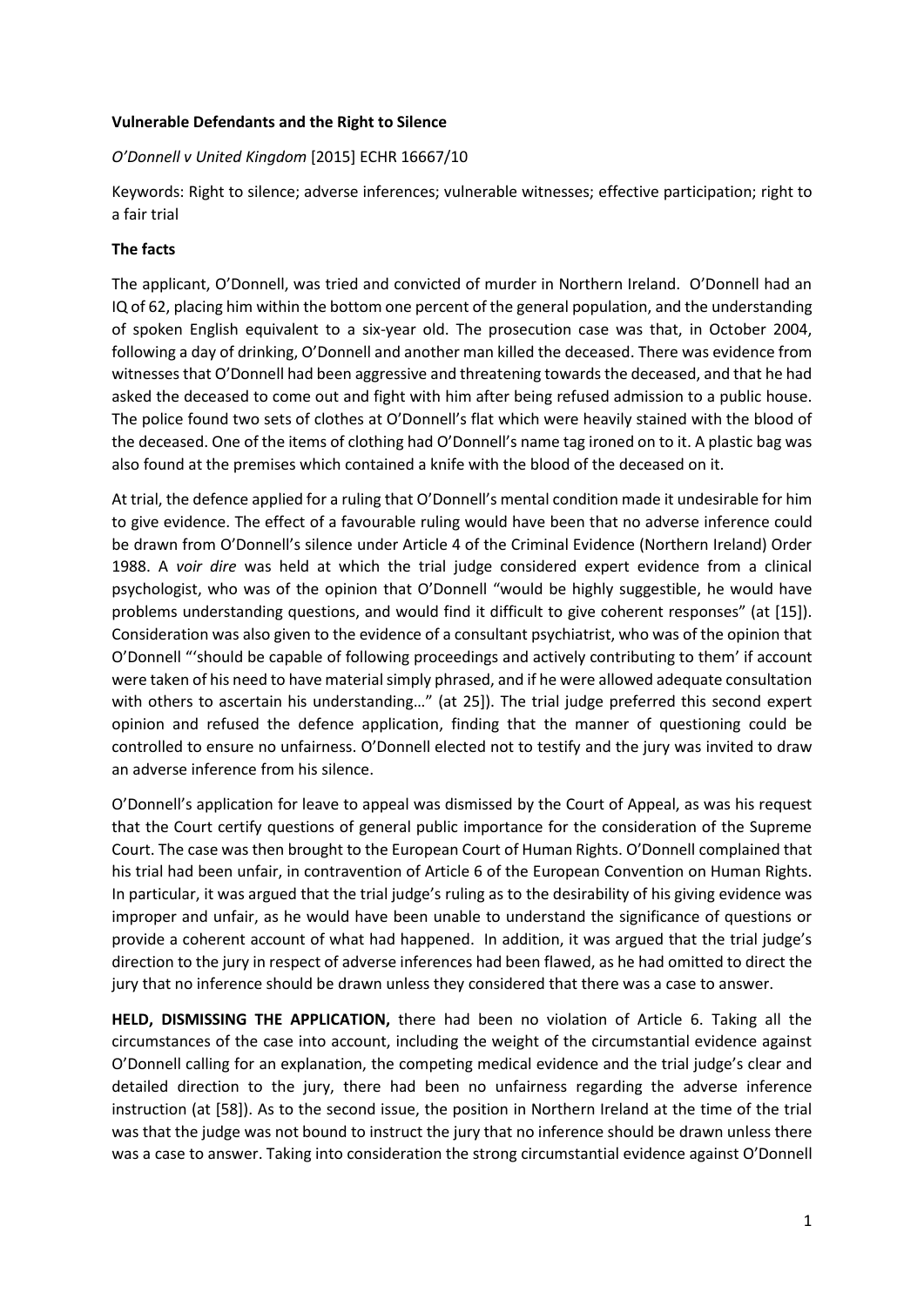and the trial judge's careful direction to the jury, there had been no violation of Article 6 in respect of the trial judge's failure to give a direction on a case to answer (at [61]).

### **Commentary**

*O'Donnell v UK* is the first case in which the European Court of Human Rights has considered whether it is 'desirable' for a defendant to give evidence. The Court confirmed that the right to silence is one of the generally recognised international standards which lies at the heart of a fair procedure (at [48]- [50]). However, it is not an absolute right: "

Whether the drawing of adverse inferences from an accused's silence infringes upon his rights under Article 6 is a matter to be determined in light of the circumstances of the case, having regard to the situation where inferences may be drawn, the weight attached to them by the national courts in their assessment of the evidence and the degree of compulsion inherent in the situation… The trial judge's direction to the jury on adverse inferences is of particular relevance to this inquiry (at [51]).

The Court agreed with the Government that the evidence against O'Donnell was strong and clearly called for an explanation from him (at [54]). The Court, noting the competing expert evidence which had been presented to the trial judge, found that "there was nothing unreasonable about the manner in which the trial judge preferred the evidence of one expert over that of another" (at [55]). The Court also noted that the trial judge had used clear terms in directing the jury and had set out the expert evidence regarding O'Donnell's intellectual disability, limited capacity to understand English, and limited capacity to provide a coherent account of his actions (at [56]). Also relevant was the trial judge's instruction to the jury that they could only draw adverse inferences from O'Donnell's silence if they were satisfied beyond a reasonable doubt that the evidence relied upon to justify his silence presented no adequate explanation for his absence from the witness box (at [56]).

In finding no unfairness in O'Donnell's trial, the Court upheld a restrictive approach to determining whether it is 'desirabe' for a defendant to give evidence. This is consistent with the restrictive approach taken by the domestic courts. Article 4 of the Criminal Evidence (Northern Ireland) Order 1988 is the equivalent of s.35 of the Criminal Justice and Public Order Act 1994. Section 35 allows 'such inferences as appear proper' to be drawn from a defendant's failure to give evidence or refusal, without good cause, to answer any question. The inference drawn from a defendant's silence may be one of guilt; that the defendant did not give evidence because he has no explanation to give because he is guilty (See *Murray v DPP* [1994] 1 WLR 1).

Section 35(1)(b) of the 1994 Act and Article 4(1)(b) of the Criminal Evidence (Northern Ireland) Order 1988 provide that inferences cannot be drawn if it appears to the court that the physical or mental condition of the accused makes it undesirable for him to give evidence. These provisions have the potential to act as safeguards for vulnerable defendants against the indiscriminate drawing of adverse inferences, linking silence directly to guilt, notwithstanding a legitimate explanation for silence.

There is no definition of 'undesirable'; judges have been afforded wide discretion on the matter (see *R v Friend* [1997] 2 Cr App R 231). The case law thus far suggests that it is only in exceptional cases that a defendant's evidence will be judged undesirable (see, for example, *R v Friend* [1997] 2 Cr App R 231; *R (on the application of DPP) Kavanagh* [2005] EWHC 820 (Admin); *R v Ensor* [2009] EWCA Crim 2519; *R v D* [2013] EWCA Crim 465). The decision in *O'Donnell* indicates that a restrictive approach does not, in principle, infringe Article 6. The decision also highlights three particular issues relating to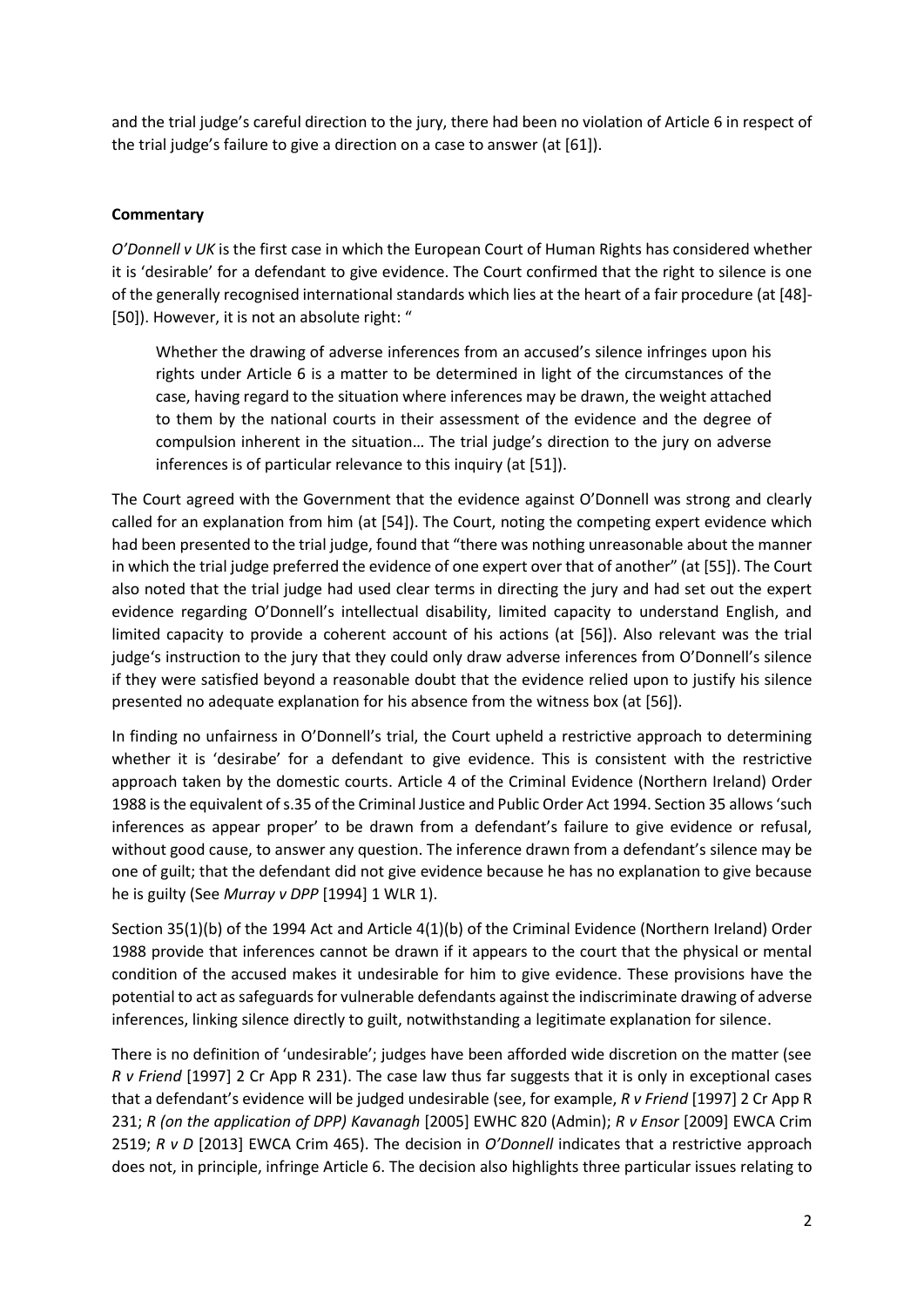the application of s.35(1)(b) and Article  $4(1)(b)$  which warrant critical analysis, and which will be addressed in the following paragraphs. These are: the relationship between the desirability of a defendant's evidence and the availability of special measures for vulnerable defendants; the relevance of expert evidence in determining the desirability of a defendant's evidence; and the relevance of the strength of the prosecution case in determining the desirability of a defendant's evidence.

*O'Donnell* confirms that the availability of special measures is an important factor in determining the desirability of a defendant's evidence. Where the defendant can be assisted in giving evidence, including having questions put to him in a manner which he is likely to understand and be able to respond to, it seems unlikely that his testimony will be deemed undesirable. While those who wish to actively participate in their trials should be able to do so effectively, it is concerning that the availability of special measures can overshadow the problems faced by those who do not wish to participate and who would struggle with participating. Eligibility for special measures should signal that a defendant will have particular difficulty in giving evidence. In practice, however, the availability of special measures has contributed to finding that defendants should testify. If they do not testify, adverse inferences can be drawn against them. This situation has arisen despite the fact that special measures will not necessarily enable effective participation.

The expert evidence available in *O'Donnell* demonstrates the uncertain effectiveness of special measures. While the consultant psychiatrist believed that O'Donnell could play an active role with assistance, the clinical psychologist entered a 'significant reservation' in relation to O'Donnell's ability to give evidence and expressed doubts as to whether the proposed assistance would enable him to provide a coherent account (at [17]). The argument that the proposed safeguards were not adequate was rejected by the trial judge. A similar argument was rejected by the Court of Appeal in *R v D* [2013] EWCA Crim 465, where the availability of a registered intermediary was a significant factor in the judge's decision that it was desirable for the defendant to give evidence. The defence submission that the assistance which was provided was insufficient to enable effective participation was rejected. The current approach to assessing the desirability of a defendant's evidence in the light of the availability of special measures has rendered a finding of 'undesirable' an unlikely last resort, despite the highly speculative nature of the matter. Vulnerable defendants thus face a difficult choice between remaining silent and risking inferences of guilt being drawn against them, or testifying and potentially prejudicing the jury because, for example, they may give inconsistent testimony, or be unable to follow proceedings or respond adequately to questioning.

As to the second issue, there must be an evidential basis to support a finding that it is undesirable for a defendant to give evidence (see *R v Friend* [1997] 2 Cr App R 231 at [241]). However, expert evidence to this effect is not decisive. Where there is competing expert evidence, the judge is entitled to prefer the evidence that she finds most persuasive. In *O'Donnell*, the judge was persuaded by the expert opinion most favourable to the prosecution. The judge is also 'entitled to look beyond the expert material' and consider other factors in the case (*R v D* [2013] EWCA Crim 465 at [55]). Given the uncertain effectiveness of special measures, and the uncertainties inherent in diagnosing and predicting the effects of particular mental conditions, it would be more consistent with fairness to take a cautious approach and attach greater weight to expert opinions in support of the defence.

The current assumption seems to be that any unfairness in favouring the prosecution can be dealt with by allowing the defence to present its expert evidence to the jury, and by directing the jury clearly on this evidence (at [55] and [56]). If the jury is satisfied that there is an acceptable explanation for the defendant's silence, then no adverse inference should be drawn (see The Judicial Studies Board, *Crown Court Bench Book: Directing the Jury* (JSB, 2010); *R v Cowan* [1996] QB 373; *Condron v UK* (2001) 31 EHRR 1). However, it is far from certain that this is sufficient to counteract the unfairness of